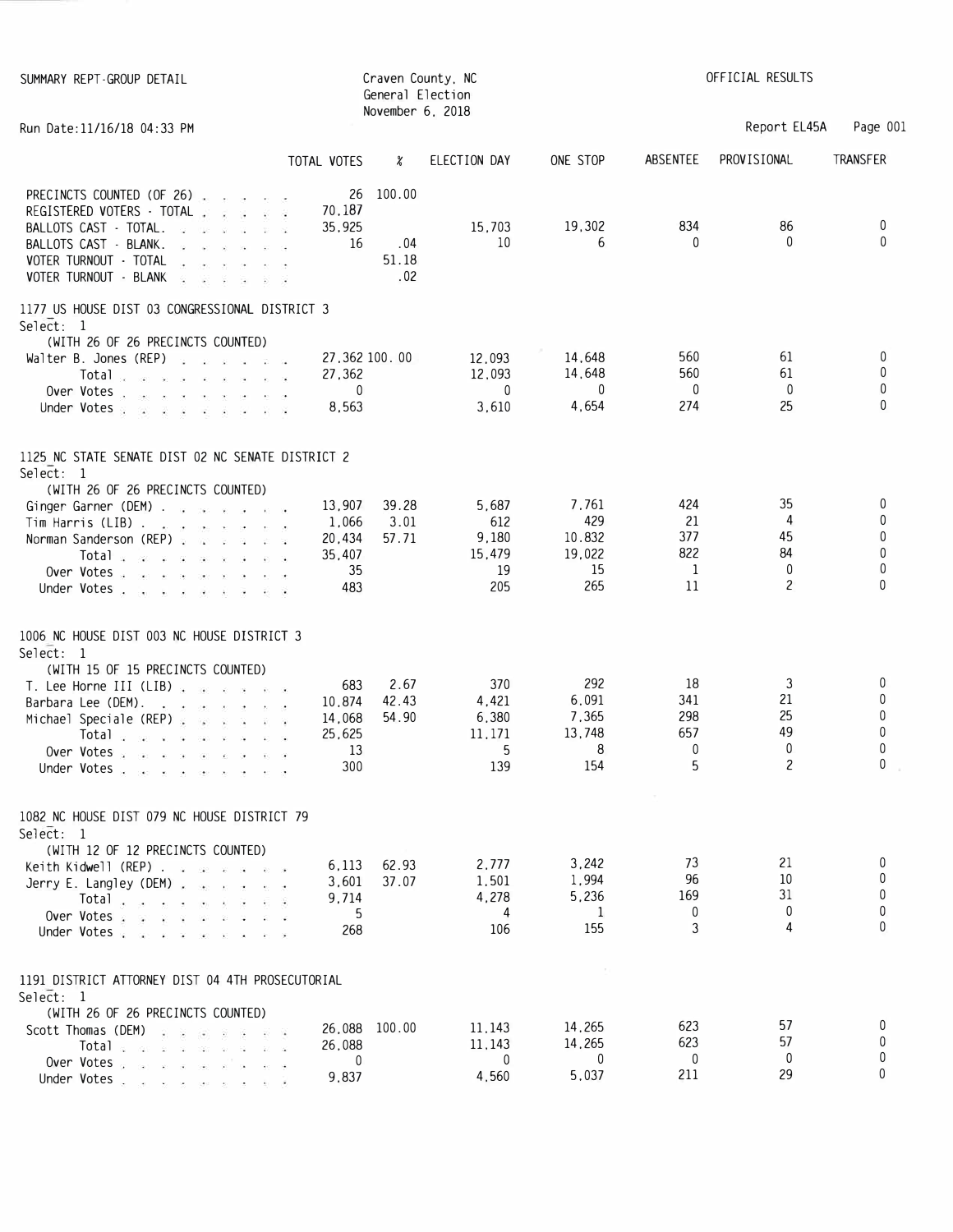| SUMMARY REPT-GROUP DETAIL                                                                                                                                                                                                                                                                                                                                                                                                      |                | General Election<br>November 6, 2018 | Craven County, NC |              | OFFICIAL RESULTS  |                  |              |
|--------------------------------------------------------------------------------------------------------------------------------------------------------------------------------------------------------------------------------------------------------------------------------------------------------------------------------------------------------------------------------------------------------------------------------|----------------|--------------------------------------|-------------------|--------------|-------------------|------------------|--------------|
| Run Date: 11/16/18 04:33 PM                                                                                                                                                                                                                                                                                                                                                                                                    |                |                                      |                   |              |                   | Report EL45A     | Page 002     |
|                                                                                                                                                                                                                                                                                                                                                                                                                                | TOTAL VOTES    | ∦                                    | ELECTION DAY      | ONE STOP     | ABSENTEE          | PROVISIONAL      | TRANSFER     |
| 0001 BD OF COMMISSIONERS DIST 1 COMMISSION #1<br>Select: 1                                                                                                                                                                                                                                                                                                                                                                     |                |                                      | $\mathcal{C}_1$   |              |                   |                  |              |
| (WITH 6 OF 6 PRECINCTS COUNTED)                                                                                                                                                                                                                                                                                                                                                                                                |                |                                      |                   |              |                   |                  |              |
| Greg Holt (CST) $\cdots$ $\cdots$ $\cdots$                                                                                                                                                                                                                                                                                                                                                                                     | 1,235          | 22.80<br>53.89                       | 516               | 710<br>1,412 | 5<br>52           | 4<br>7           | 0<br>0       |
| Tom Mark (REP).                                                                                                                                                                                                                                                                                                                                                                                                                | 2,919<br>1,263 | 23.32                                | 1,448<br>466      | 751          | 44                | $\mathbf{2}$     | 0            |
| Jeff O'Neill (DEM) $\cdots$ $\cdots$ $\cdots$<br>Total $\overline{a}$ $\overline{a}$ $\overline{a}$ $\overline{a}$ $\overline{a}$ $\overline{a}$ $\overline{a}$ $\overline{a}$ $\overline{a}$ $\overline{a}$ $\overline{a}$ $\overline{a}$ $\overline{a}$ $\overline{a}$ $\overline{a}$ $\overline{a}$ $\overline{a}$ $\overline{a}$ $\overline{a}$ $\overline{a}$ $\overline{a}$ $\overline{a}$ $\overline{a}$ $\overline{a}$ | 5,417          |                                      | 2,430             | 2,873        | 101               | 13               | 0            |
| Over Votes                                                                                                                                                                                                                                                                                                                                                                                                                     | 11             |                                      | 7                 | 4            | 0                 | $\mathbf 0$      | 0            |
| Under Votes                                                                                                                                                                                                                                                                                                                                                                                                                    | 69             |                                      | 32                | 35           | 1                 | 1                | $\Omega$     |
| 0002 BD OF COMMISSIONERS DIST 2 COMMISSION #2                                                                                                                                                                                                                                                                                                                                                                                  |                |                                      |                   |              |                   |                  |              |
| Select: 1                                                                                                                                                                                                                                                                                                                                                                                                                      |                |                                      |                   |              |                   |                  |              |
| (WITH 10 OF 10 PRECINCTS COUNTED)                                                                                                                                                                                                                                                                                                                                                                                              |                |                                      |                   |              |                   |                  |              |
| Jason R. Jones (DEM).                                                                                                                                                                                                                                                                                                                                                                                                          |                | 4,520 100.00                         | 1,946             | 2,458        | 103               | 13               | 0            |
| Total $\ldots$ $\ldots$ $\ldots$ $\ldots$                                                                                                                                                                                                                                                                                                                                                                                      | 4,520          |                                      | 1,946             | 2,458        | 103               | 13               | 0<br>0       |
| Over Votes, $\ldots$ , $\ldots$ , $\ldots$                                                                                                                                                                                                                                                                                                                                                                                     | 0              |                                      | $\mathbf 0$       | 0<br>877     | 0<br>42           | 0<br>12          | $\Omega$     |
| Under Votes, and a substitution of the state of the                                                                                                                                                                                                                                                                                                                                                                            | 1,655          |                                      | 724               |              |                   |                  |              |
| 0003 BD OF COMMISSIONERS DIST 3 COMMISSION #3                                                                                                                                                                                                                                                                                                                                                                                  |                |                                      |                   |              |                   |                  |              |
| Select: 1                                                                                                                                                                                                                                                                                                                                                                                                                      |                |                                      |                   |              |                   |                  |              |
| (WITH 6 OF 6 PRECINCTS COUNTED)                                                                                                                                                                                                                                                                                                                                                                                                |                |                                      | 1,273             | 1,620        | 75                | $\mathbf{2}$     | 0            |
| Johnnie Sampson, Jr. (DEM). a part of                                                                                                                                                                                                                                                                                                                                                                                          | 2,970          | 2,970 100.00                         | 1,273             | 1,620        | 75                | $\mathbf{2}$     | 0            |
| Total in the second service of<br>Over Votes. $\mathbb{R}^n$ and $\mathbb{R}^n$ are $\mathbb{R}^n$ and $\mathbb{R}^n$                                                                                                                                                                                                                                                                                                          | $\mathbf 0$    |                                      | 0                 | $\mathbf{0}$ | $\mathbf{0}$      | $\mathbf{0}$     | 0            |
| Under Votes.                                                                                                                                                                                                                                                                                                                                                                                                                   | 718            |                                      | 328               | 365          | 20                | 5                | $\mathbf{0}$ |
| 0004 BD OF COMMISSIONERS DIST 4 COMMISSION #4                                                                                                                                                                                                                                                                                                                                                                                  |                |                                      |                   |              |                   |                  |              |
| Select: 1                                                                                                                                                                                                                                                                                                                                                                                                                      |                |                                      |                   |              |                   |                  |              |
| (WITH 8 OF 8 PRECINCTS COUNTED)                                                                                                                                                                                                                                                                                                                                                                                                |                |                                      |                   |              |                   |                  |              |
| E.T. Mitchell (REP) $\ldots$ $\ldots$ $\ldots$                                                                                                                                                                                                                                                                                                                                                                                 |                | 5,220 100.00                         | 2,564             | 2.516        | 134               | 6                | $\bf{0}$     |
| Total $\ldots$ $\ldots$ $\ldots$ $\ldots$                                                                                                                                                                                                                                                                                                                                                                                      | 5,220          |                                      | 2,564             | 2,516        | 134               | 6                | 0<br>0       |
| Over Votes                                                                                                                                                                                                                                                                                                                                                                                                                     | 0              |                                      | 0<br>835          | 0<br>905     | $\mathbf 0$<br>54 | $\mathbf 0$<br>6 | <sup>0</sup> |
| Under Votes                                                                                                                                                                                                                                                                                                                                                                                                                    | 1,800          |                                      |                   |              |                   |                  |              |
| 0005 BD OF COMMISSIONERS DIST 5 COMMISSION #5                                                                                                                                                                                                                                                                                                                                                                                  |                |                                      |                   |              |                   |                  |              |
| Select: 1                                                                                                                                                                                                                                                                                                                                                                                                                      |                |                                      |                   |              |                   |                  |              |
| (WITH 2 OF 2 PRECINCTS COUNTED)                                                                                                                                                                                                                                                                                                                                                                                                |                | 1.875 100.00                         | 782               | 1,043        | 44                | 6                | 0            |
| Theron McCabe (DEM)                                                                                                                                                                                                                                                                                                                                                                                                            | 1,875          |                                      | 782               | 1,043        | 44                | 6                | 0            |
| Total                                                                                                                                                                                                                                                                                                                                                                                                                          | $\mathbf{0}$   |                                      | $\mathbf{0}$      | $\mathbf{0}$ | $\mathbf{0}$      | 0                | 0            |
| Over Votes                                                                                                                                                                                                                                                                                                                                                                                                                     | 994            |                                      | 359               | 619          | 12                | 4                | $\Omega$     |
| Under Votes                                                                                                                                                                                                                                                                                                                                                                                                                    |                |                                      |                   |              |                   |                  |              |
| 0006 BD OF COMMISSIONERS DIST 6 COMMISSION #6                                                                                                                                                                                                                                                                                                                                                                                  |                |                                      |                   |              |                   |                  |              |
| Select: 1                                                                                                                                                                                                                                                                                                                                                                                                                      |                |                                      |                   |              |                   |                  |              |
| (WITH 3 OF 3 PRECINCTS COUNTED)                                                                                                                                                                                                                                                                                                                                                                                                |                | 2,770 100.00                         | 1.194             | 1,525        | 45                | 6                | 0            |
| George Liner (REP) a sample of the state<br>Total and a series are a series                                                                                                                                                                                                                                                                                                                                                    | 2,770          |                                      | 1,194             | 1,525        | 45                | 6                | 0            |
| Over Votes. $\cdots$ $\cdots$                                                                                                                                                                                                                                                                                                                                                                                                  | $\mathbf{0}$   |                                      | 0                 | $\mathbf{0}$ | 0                 | $\Omega$         | 0            |
| Under Votes                                                                                                                                                                                                                                                                                                                                                                                                                    | 825            |                                      | 294               | 507          | 24                | $\Omega$         | $\Omega$     |
|                                                                                                                                                                                                                                                                                                                                                                                                                                |                |                                      |                   |              |                   |                  |              |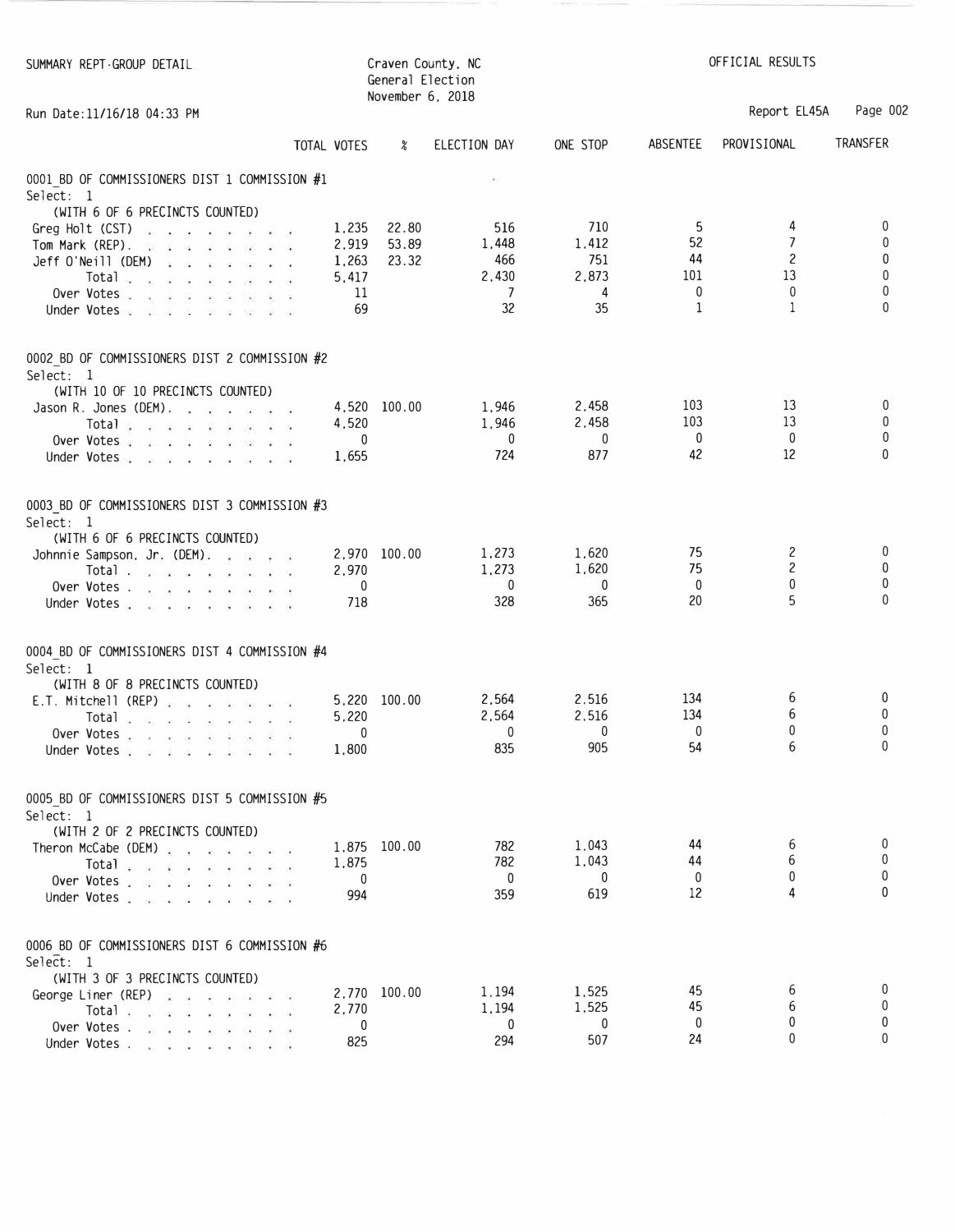| SUMMARY REPT-GROUP DETAIL                                                                                      | Craven County, NC<br>General Election<br>November 6, 2018 |                |                |                | OFFICIAL RESULTS    |                 |                 |
|----------------------------------------------------------------------------------------------------------------|-----------------------------------------------------------|----------------|----------------|----------------|---------------------|-----------------|-----------------|
| Run Date: 11/16/18 04:33 PM                                                                                    |                                                           |                |                |                |                     | Report EL45A    | Page 003        |
|                                                                                                                | TOTAL VOTES                                               | ∦              | ELECTION DAY   | ONE STOP       | ABSENTEE            | PROVISIONAL     | <b>TRANSFER</b> |
| 0007 BD OF COMMISSIONERS DIST 7 COMMISSION #7<br>Select: 1                                                     |                                                           |                |                |                |                     |                 |                 |
| (WITH 5 OF 5 PRECINCTS COUNTED)                                                                                |                                                           |                |                |                | 89                  | 3               | 0               |
| Kelli S. Muse (DEM) $\ldots$ and $\ldots$ and $\ldots$<br>Denny Bucher (REP)                                   | 2,572<br>4,412                                            | 36.83<br>63.17 | 1,003<br>1,893 | 1,477<br>2,429 | 86                  | 4               | $\mathbf{0}$    |
| $\mathcal{R}=\mathcal{R}$ . For $\mathcal{R}=\mathcal{R}$ , we have<br>Total $x \times x + x + y + z + z + z$  | 6,984                                                     |                | 2,896          | 3,906          | 175                 | 7               | 0               |
| Over Votes                                                                                                     | 2                                                         |                | 2              | $\mathbf 0$    | $\mathbf 0$         | $\mathbf 0$     | 0               |
| Under Votes                                                                                                    | 95                                                        |                | 37             | 49             | 4                   | 5               | $\Omega$        |
| 0008 CLERK OF SUPERIOR COURT<br>Select: 1                                                                      |                                                           |                |                |                |                     |                 |                 |
| (WITH 26 OF 26 PRECINCTS COUNTED)                                                                              |                                                           |                |                |                |                     |                 |                 |
| Lexanne Vernelson Huffman (REP)                                                                                | 17,475                                                    | 49.35          | 7,935          | 9,161          | 334                 | 45              | 0               |
| Terri W. Sharp (DEM). $\therefore$ $\therefore$ $\therefore$ $\therefore$                                      | 17,937                                                    | 50.65          | 7,490          | 9,917          | 491                 | 39              | 0<br>0          |
| Total and an annual service of                                                                                 | 35,412                                                    |                | 15,425<br>17   | 19,078<br>11   | 825<br>$\mathbf{0}$ | 84<br>0         | 0               |
| Over Votes<br>Under Votes                                                                                      | 28<br>485                                                 |                | 261            | 213            | 9                   | $\overline{c}$  | $\Omega$        |
| 0010 SHERIFF<br>Select: 1                                                                                      |                                                           |                |                |                |                     |                 |                 |
| (WITH 26 OF 26 PRECINCTS COUNTED)                                                                              | 19,380                                                    | 54,53          | 8,713          | 10,260         | 357                 | 50              | $\bf{0}$        |
| Chip Hughes (REP). $\cdots$ $\cdots$ $\cdots$<br>Jerry G. Monette (DEM)                                        | 16,163                                                    | 45.47          | 6,814          | 8,850          | 465                 | 34              | 0               |
| Total $\ldots$ $\ldots$ $\ldots$ $\ldots$                                                                      | 35,542                                                    |                | 15,527         | 19,110         | 822                 | 84              | 0               |
| Over Votes                                                                                                     | 19                                                        |                | 12             | 7              | $\mathbf 0$         | $\mathbf 0$     | 0               |
| Under Votes                                                                                                    | 363                                                       |                | 164            | 185            | 12                  | $\overline{c}$  | $\mathbf{0}$    |
| 1376 SUPREME CT ASSC JUSTICE SEAT 1                                                                            |                                                           |                |                |                |                     |                 |                 |
| Select: 1<br>(WITH 26 OF 26 PRECINCTS COUNTED)                                                                 |                                                           |                |                |                |                     |                 |                 |
| Barbara Jackson (REP) and a series of                                                                          | 16.234                                                    | 46.67          | 7,253          | 8,627          | 317                 | 37              | 0               |
| Christopher (Chris) Anglin (REP).                                                                              | 5,040                                                     | 14.49          | 2,376          | 2,571          | 81                  | 12              | 0               |
| Anita Earls (DEM). A serior contra entrancement of the series of the series of the series of the series of the | 13,511                                                    | 38.84          | 5,500          | 7,559          | 416                 | 36              | 0               |
|                                                                                                                | 34,785                                                    |                | 15,129         | 18,757         | 814                 | 85              | 0               |
| Over Votes                                                                                                     | 40                                                        |                | 27             | 12             | 1                   | $\mathbf{0}$    | 0               |
| Under Votes                                                                                                    | 1,100                                                     |                | 547            | 533            | 19                  | 1               | 0               |
| 1226 COURT OF APPEALS JUDGE SEAT 1<br>Select: 1                                                                |                                                           |                |                |                |                     |                 |                 |
| (WITH 26 OF 26 PRECINCTS COUNTED)<br>Andrew T. Heath (REP)                                                     | 20,661                                                    | 59.06          | 9,393          | 10,842         | 379                 | 47              | 0               |
| John S. Arrowood (DEM)                                                                                         | 14,324                                                    | 40.94          | 5,851          | 7,994          | 443                 | 36              | 0               |
| Total species contracted                                                                                       | 34,985                                                    |                | 15,244         | 18,836         | 822                 | 83              | 0               |
| Over Votes $\cdots$ $\cdots$                                                                                   | 12                                                        |                | 4              | 8              | $\mathbf{0}$        | $\mathbf 0$     | 0               |
| Under Votes                                                                                                    | 928                                                       |                | 455            | 458            | 12                  | 3               | $\Omega$        |
| 1227 COURT OF APPEALS JUDGE SEAT 2<br>Select: 1                                                                |                                                           |                |                |                |                     |                 |                 |
| (WITH 26 OF 26 PRECINCTS COUNTED)                                                                              |                                                           |                |                |                | 272                 | 31              | 0               |
| Jefferson G. Griffin (REP).                                                                                    | 15,618                                                    | 44.90          | 7,013<br>5,430 | 8,302<br>7,573 | 415                 | 33 <sub>1</sub> | $\mathbf{0}$    |
| Tobias (Toby) Hampson (DEM) , and the set                                                                      | 13,451                                                    | 38.66<br>16.44 | 2,716          | 2,851          | 133                 | 19              | $\Omega$        |
| Sandra Alice Ray (REP)<br>Total a reservation of the second service of                                         | 5,719<br>34,788                                           |                | 15,159         | 18,726         | 820                 | 83              | 0               |
| Over Votes                                                                                                     | 105                                                       |                | 51             | 54             | 0                   | 0               | 0               |
| Under Votes and a subset of the state of the state of the state of the state of the state of the state of the  | 1,032                                                     |                | 493            | 522            | 14                  | 3               | 0               |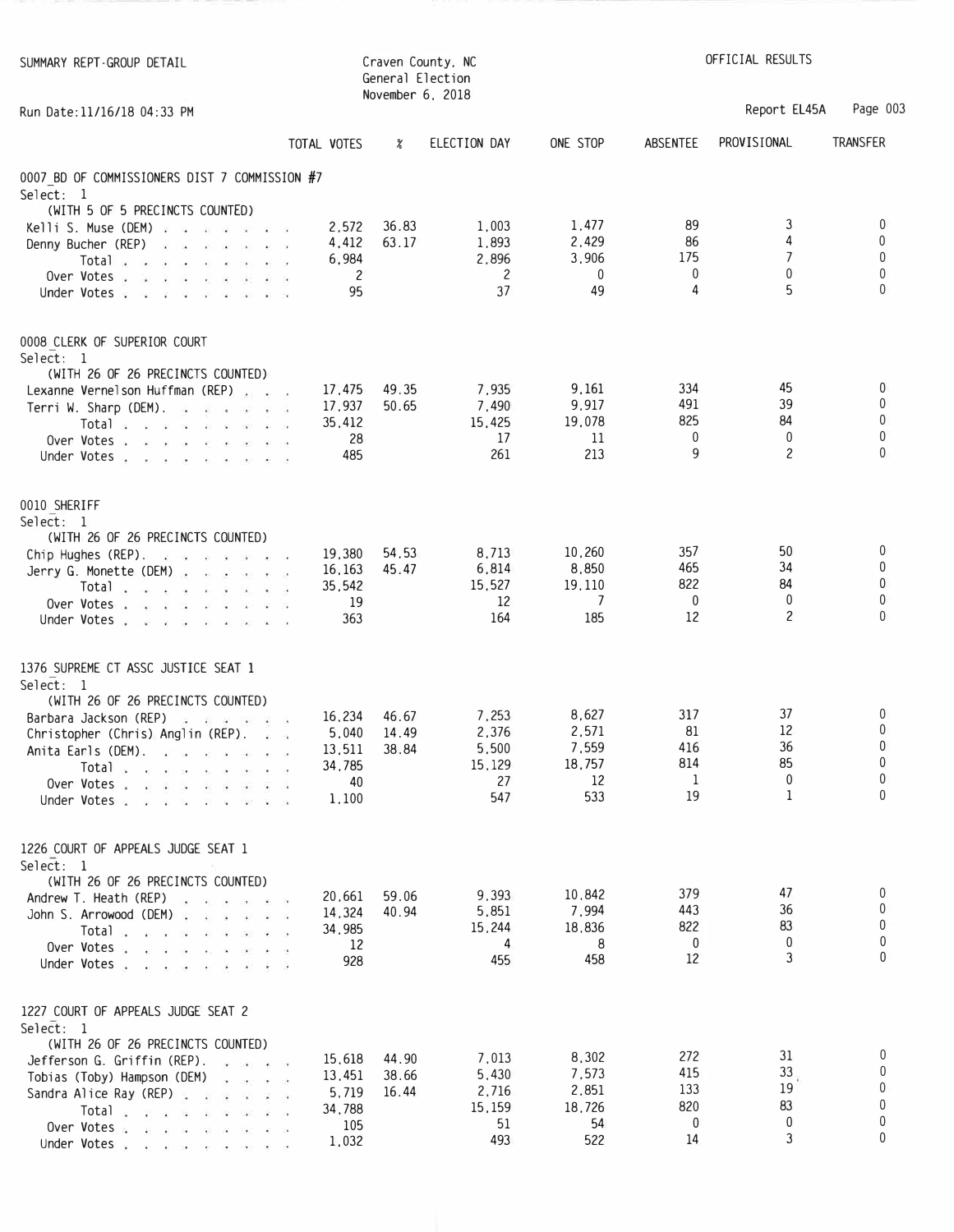| SUMMARY REPT-GROUP DETAIL                                                                                                                                                                                                           |                 | General Election<br>November 6, 2018 | Craven County, NC | OFFICIAL RESULTS |            |                      |                   |  |
|-------------------------------------------------------------------------------------------------------------------------------------------------------------------------------------------------------------------------------------|-----------------|--------------------------------------|-------------------|------------------|------------|----------------------|-------------------|--|
| Run Date: 11/16/18 04:33 PM                                                                                                                                                                                                         |                 |                                      |                   |                  |            | Report EL45A         | Page 004          |  |
|                                                                                                                                                                                                                                     | TOTAL VOTES     | X                                    | ELECTION DAY      | ONE STOP         | ABSENTEE   | PROVISIONAL          | <b>TRANSFER</b>   |  |
| 1228 COURT OF APPEALS JUDGE SEAT 3<br>Select: 1                                                                                                                                                                                     |                 |                                      |                   |                  |            |                      |                   |  |
| (WITH 26 OF 26 PRECINCTS COUNTED)<br>Chuck Kitchen (REP)                                                                                                                                                                            | 19,832          | 56.81                                | 8,923             | 10,499           | 365        | 45                   | 0                 |  |
| Michael Monaco, Sr. (LIB)<br>Allegra Katherine Collins (DEM)                                                                                                                                                                        | 1,247<br>13,831 | 3.57<br>39,62                        | 705<br>5,585      | 516<br>7,777     | 24<br>435  | $\overline{c}$<br>34 | $\mathbf{0}$<br>0 |  |
| Total a contract and a contract of                                                                                                                                                                                                  | 34,910          |                                      | 15,213            | 18,792           | 824        | 81                   | 0                 |  |
| Over Votes                                                                                                                                                                                                                          | 12              |                                      | 7                 | 5                | 0          | 0                    | 0                 |  |
| Under Votes                                                                                                                                                                                                                         | 1,003           |                                      | 483               | 505              | 10         | 5                    | 0                 |  |
| 1406 SUPERIOR COURT DIST 038 SEAT 1 38 SUPERIOR COURT<br>Select: 1                                                                                                                                                                  |                 |                                      |                   |                  |            |                      |                   |  |
| (WITH 26 OF 26 PRECINCTS COUNTED)                                                                                                                                                                                                   |                 |                                      |                   |                  |            | 57                   | 0                 |  |
| Paul M. Quinn (REP) a service service service service service service service service service service service<br>Total $\cdots$                                                                                                     | 25,578          | 25,578 100.00                        | 11,499<br>11,499  | 13,495<br>13,495 | 527<br>527 | 57                   | 0                 |  |
| Over Votes                                                                                                                                                                                                                          | 0               |                                      | $\mathbf{0}$      | 0                | 0          | 0                    | 0                 |  |
| Under Votes                                                                                                                                                                                                                         | 10,347          |                                      | 4,204             | 5,807            | 307        | 29                   | 0                 |  |
| 1407 SUPERIOR COURT DIST 038 SEAT 2 38 SUPERIOR COURT<br>Select: 1                                                                                                                                                                  |                 |                                      |                   |                  |            |                      |                   |  |
| (WITH 26 OF 26 PRECINCTS COUNTED)                                                                                                                                                                                                   |                 |                                      |                   |                  |            |                      |                   |  |
| John Nobles (REP). $\ldots$ $\ldots$ $\ldots$                                                                                                                                                                                       |                 | 25,197 100.00                        | 11,365<br>11,365  | 13,256<br>13,256 | 516<br>516 | 60<br>60             | 0<br>0            |  |
| Total $\ldots$ $\ldots$ $\ldots$ .<br>Over Votes and a single stream and                                                                                                                                                            | 25,197<br>0     |                                      | $\mathbf 0$       | 0                | 0          | 0                    | 0                 |  |
| Under Votes                                                                                                                                                                                                                         | 10,728          |                                      | 4,338             | 6,046            | 318        | 26                   | $\mathbf{0}$      |  |
| 0011 BD OF EDUCATION DIST 2<br>Select: 1<br>(WITH 26 OF 26 PRECINCTS COUNTED)                                                                                                                                                       |                 |                                      |                   |                  |            |                      |                   |  |
| H.R. Orr. ; ; ; ; ; ; ; ; ; ; ; ;                                                                                                                                                                                                   | 13,825          | 46.92                                | 6,118             | 7,428            | 242        | 37                   | 0                 |  |
| <b>Frances Boomer.</b> We are a seriously as a seriously and a seriously and a seriously and a seriously and a seriously and a seriously and a seriously and a seriously and a seriously and a seriously and a seriously and a seri | 15.465          | 52.48                                | 6,672             | 8,354            | 406        | 33                   | 0                 |  |
| WRITE-IN. The property of the property of the p                                                                                                                                                                                     | 177             | .60                                  | 82                | 91               | 4          | 0                    | 0                 |  |
| Total                                                                                                                                                                                                                               | 29,467          |                                      | 12.872            | 15,873           | 652<br>0   | 70<br>$\mathbf 0$    | 0<br>0            |  |
| Over Votes .<br>2010/07/2012<br>Under Votes vision of a state of a                                                                                                                                                                  | 32<br>6,426     |                                      | 19<br>2,812       | 13<br>3,416      | 182        | 16                   | 0                 |  |
|                                                                                                                                                                                                                                     |                 |                                      |                   |                  |            |                      |                   |  |
| 0012 BD OF EDUCATION DIST 4<br>Select: 1                                                                                                                                                                                            |                 |                                      |                   |                  |            |                      |                   |  |
| (WITH 26 OF 26 PRECINCTS COUNTED)<br>Beatrice (Bea) Smith. A serior of a                                                                                                                                                            | 23,313          | 98.37                                | 10,276            | 12,437           | 544        | 56                   | 0                 |  |
| $WRITE-IN.$ $\ldots$ $\ldots$<br>2<br>$\sim$                                                                                                                                                                                        | 386             | 1.63                                 | 189               | 187              | 9          | 1                    | $\mathbf{0}$      |  |
|                                                                                                                                                                                                                                     | 23,699          |                                      | 10,465            | 12,624           | 553        | 57                   | 0                 |  |
| Over Votes                                                                                                                                                                                                                          | 14              |                                      | 7                 | 7                | 0          | 0<br>29              | 0<br>0            |  |
| Under Votes<br>- 14<br>富 府                                                                                                                                                                                                          | 12,212          |                                      | 5,231             | 6,671            | 281        |                      |                   |  |
| 0013 BD OF EDUCATION DIST 6<br>Select: 1                                                                                                                                                                                            |                 |                                      |                   |                  |            |                      |                   |  |
| (WITH 26 OF 26 PRECINCTS COUNTED)                                                                                                                                                                                                   | 11,294          | 41.17                                | 5,189             | 5,851            | 219        | 35                   | 0                 |  |
| Chadwick Howard<br>Kimberly Rice Smith.<br>the contract of the                                                                                                                                                                      | 15,977          | 58.24                                | 6,850             | 8,695            | 400        | 32                   | 0                 |  |
| WRITE IN                                                                                                                                                                                                                            | 163             | .59                                  | 76                | 85               | 2          | $\mathbf{0}$         | 0                 |  |
| Total variation is a series                                                                                                                                                                                                         | 27,434          |                                      | 12,115            | 14,631           | 621        | 67                   | 0                 |  |
| Over Votes                                                                                                                                                                                                                          | 17              |                                      | 11<br>3,577       | 6<br>4,665       | 0<br>213   | 0<br>19              | 0<br>0            |  |
| Under Votes                                                                                                                                                                                                                         | 8,474           |                                      |                   |                  |            |                      |                   |  |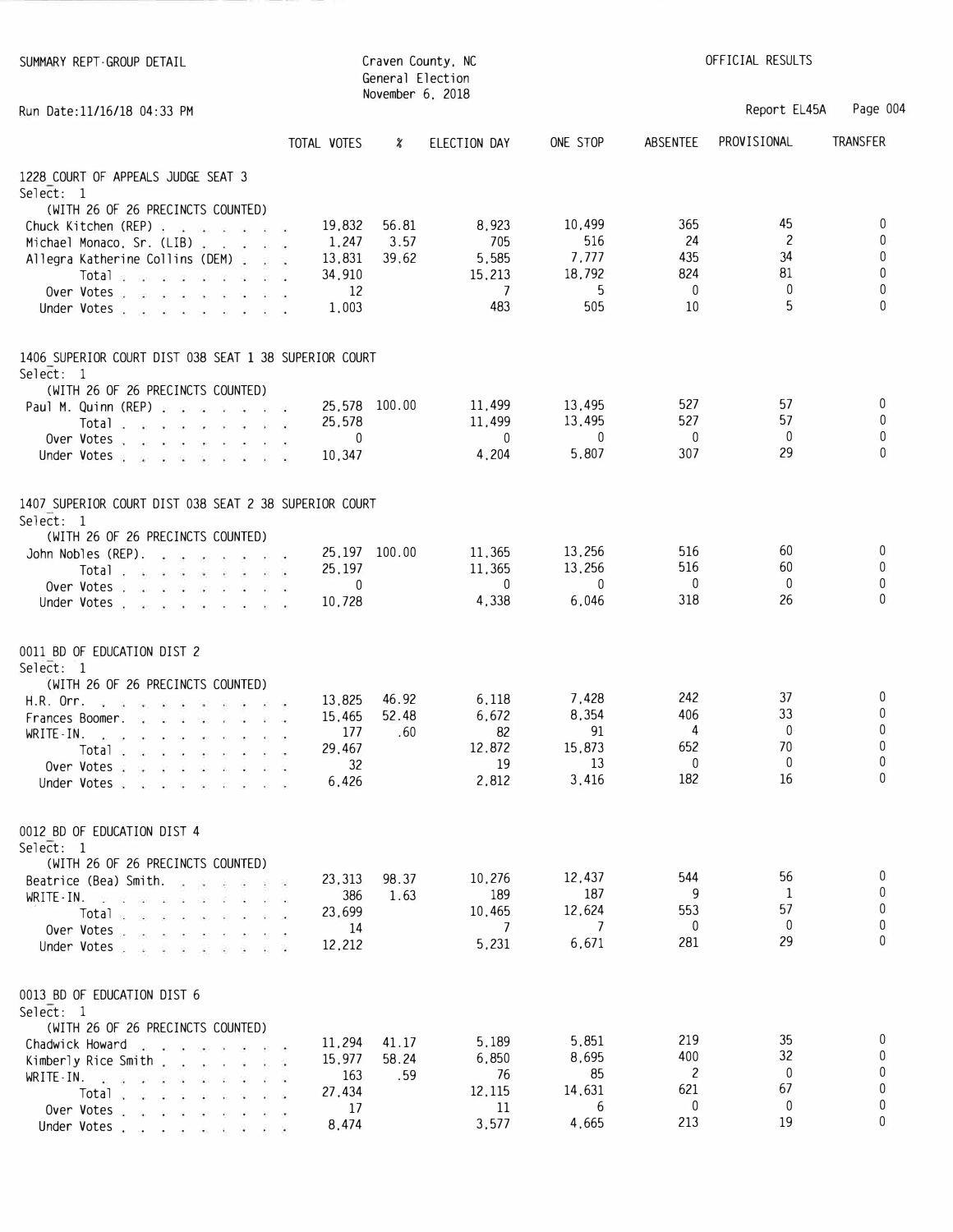| SUMMARY REPT-GROUP DETAIL                                                                                     |                    | November 6, 2018 | Craven County, NC<br>General Election | OFFICIAL RESULTS |              |              |                 |  |
|---------------------------------------------------------------------------------------------------------------|--------------------|------------------|---------------------------------------|------------------|--------------|--------------|-----------------|--|
| Run Date: 11/16/18 04:33 PM                                                                                   |                    |                  |                                       |                  |              | Report EL45A | Page 005        |  |
|                                                                                                               | TOTAL VOTES        | ∦                | ELECTION DAY                          | ONE STOP         | ABSENTEE     | PROVISIONAL  | <b>TRANSFER</b> |  |
| 0014 8D OF EDUCATION DIST 7 (UNEX)                                                                            |                    |                  |                                       |                  |              |              |                 |  |
| Select: 1                                                                                                     |                    |                  |                                       |                  |              |              |                 |  |
| (WITH 26 OF 26 PRECINCTS COUNTED)<br>Joseph Louis Walton                                                      | 9,911              | 39.22            | 4,192                                 | 5,441            | 248          | 30           | $\mathbf 0$     |  |
| Naomi Clark.<br>740 CAR<br>$\sim 10$<br>$\mathcal{A}$ . Then, we have a $\mathcal{A}$                         | 15,122             | 59.84            | 6,820                                 | 7,934            | 334          | 34           | 0               |  |
| $WRITE-IN.$ $\ldots$ $\ldots$ $\ldots$                                                                        | 239                | .95              | 108                                   | 122              | 9            | $\mathbf{0}$ | 0               |  |
| Total $\ldots$ $\ldots$ $\ldots$                                                                              | 25.272             |                  | 11,120                                | 13,497           | 591          | 64           | 0               |  |
| Over Votes $\cdots$ $\cdots$                                                                                  | 46                 |                  | 20                                    | 24               | 2            | $\mathbf{0}$ | 0               |  |
| Under Votes                                                                                                   | 10,607             |                  | 4,563                                 | 5,781            | 241          | 22           | $\Omega$        |  |
| 0009 SOIL AND WATER DIST SUPERVISOR                                                                           |                    |                  |                                       |                  |              |              |                 |  |
| Select: 2<br>(WITH 26 OF 26 PRECINCTS COUNTED)                                                                |                    |                  |                                       |                  |              |              |                 |  |
| Donald Allen Heath a same a same of                                                                           | 15,803             | 42.23            | 6,949                                 | 8,493            | 333          | 28           | 0               |  |
| Obie Lee Kirkman, Jr.                                                                                         | 7,987              | 21.34            | 3,548                                 | 4,223            | 200          | 16           | 0               |  |
| Kirby R. Braxton                                                                                              | 13,398             | 35.80            | 5,878                                 | 7,163            | 326          | 31           | 0               |  |
| $WRITE-IN.$ $\ldots$ $\ldots$ $\ldots$                                                                        | 236                | .63              | 105                                   | 121              | 10           | $\mathbf{0}$ | 0               |  |
|                                                                                                               | 37,424             |                  | 16,480                                | 20,000           | 869          | 75           | 0               |  |
| Over Votes                                                                                                    | 22                 |                  | 10                                    | 10               | 2            | $\mathbf{0}$ | 0               |  |
| Under Votes, and a series of                                                                                  | 34,404             |                  | 14,916                                | 18,594           | 797          | 97           | $\Omega$        |  |
| 1420 PROTECT RIGHT TO HUNT AND FISH                                                                           |                    |                  |                                       |                  |              |              |                 |  |
| Select: 1                                                                                                     |                    |                  |                                       |                  |              |              |                 |  |
| (WITH 26 OF 26 PRECINCTS COUNTED)                                                                             | 23,406             | 66.98            | 10,650                                | 12,225           | 470          | 61           | 0               |  |
| For a target a target when we would<br>Against                                                                | 11,540             | 33.02            | 4,568                                 | 6,610            | 344          | 18           | 0               |  |
| $Total \cdot \cdot \cdot \cdot \cdot \cdot$                                                                   | 34,946             |                  | 15,218                                | 18,835           | 814          | 79           | 0               |  |
| Over Votes                                                                                                    | 49                 |                  | 24                                    | 24               | $\mathbf{0}$ | 1            | 0               |  |
| Under Votes.                                                                                                  | 930                |                  | 461                                   | 443              | 20           | 6            | 0               |  |
| 1421 STRENGTHENING VICTIMS RIGHTS                                                                             |                    |                  |                                       |                  |              |              |                 |  |
| Select: 1                                                                                                     |                    |                  |                                       |                  |              |              |                 |  |
| (WITH 26 OF 26 PRECINCTS COUNTED)                                                                             |                    |                  |                                       |                  |              |              |                 |  |
| For $x \rightarrow 0$ , $x \rightarrow 0$ , $y \rightarrow 0$ , $y \rightarrow 0$<br>$\sim$<br>$\overline{1}$ | 24,569             | 70.41            | 11,082                                | 12,859           | 558          | 70           | 0<br>0          |  |
| Againsts<br>$\overline{1/2}$                                                                                  | 10,328             | 29.59            | 4,119<br>15,201                       | 5,934<br>18,793  | 263<br>821   | 12<br>82     | 0               |  |
| Total and a series with a<br>Over Votes, $\ldots$                                                             | 34,897<br>25       |                  | 14                                    | 11               | 0            | 0            | 0               |  |
| Under Votes<br>$\alpha$                                                                                       | 1,003<br>$\lambda$ |                  | 488                                   | 498              | 13           | 4            | $\Omega$        |  |
|                                                                                                               |                    |                  |                                       |                  |              |              |                 |  |
| 1424 MAXIMUM INCOME TAX RATE OF 7.0%<br>Select: 1                                                             |                    |                  |                                       |                  |              |              |                 |  |
| (WITH 26 OF 26 PRECINCTS COUNTED)                                                                             |                    |                  |                                       |                  |              |              |                 |  |
| For a a case of a new extent                                                                                  | 22,794             | 65.46            | 10,106                                | 12,113           | 511          | 64           | 0               |  |
| Against                                                                                                       | 12,027             | 34.54            | 5,059                                 | 6,648            | 302          | 18           | 0               |  |
| Total :<br>$x = x$<br>$\sim$                                                                                  | 34,821             |                  | 15,165                                | 18,761           | 813          | 82           | 0               |  |
| Over Votes and a communication<br>$\mathcal{V}_1 = \mathcal{V}_2$                                             | 30                 |                  | 19                                    | 11               | 0            | 0            | 0               |  |
| Under Votes.                                                                                                  | 1,074              |                  | 519                                   | 530              | 21           | 4            | 0               |  |